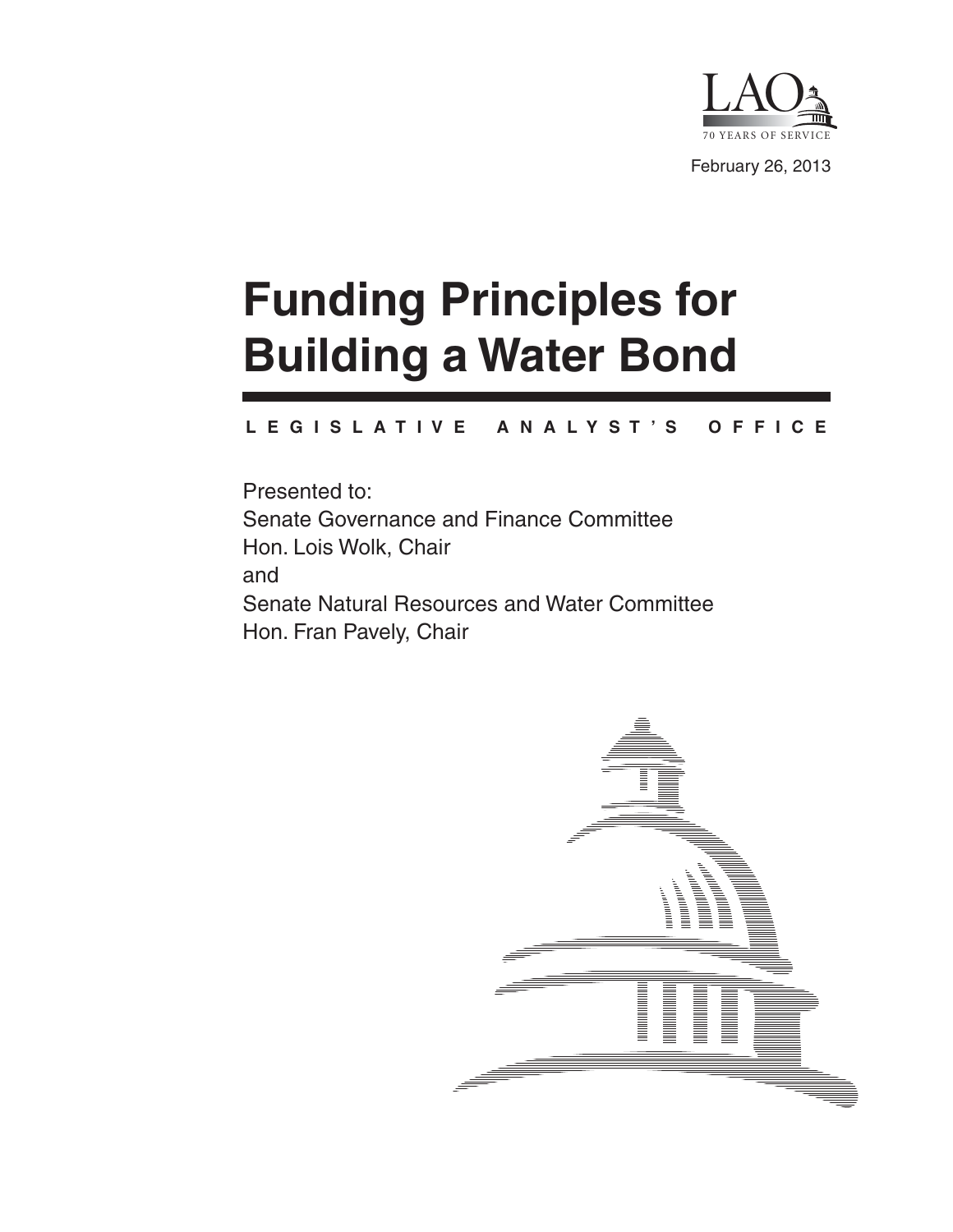

## **Legislative Considerations for Funding Water Activities**

**Define the Scope of Activities That Receive State Funding**



**Reduce Demand for State Funding** 

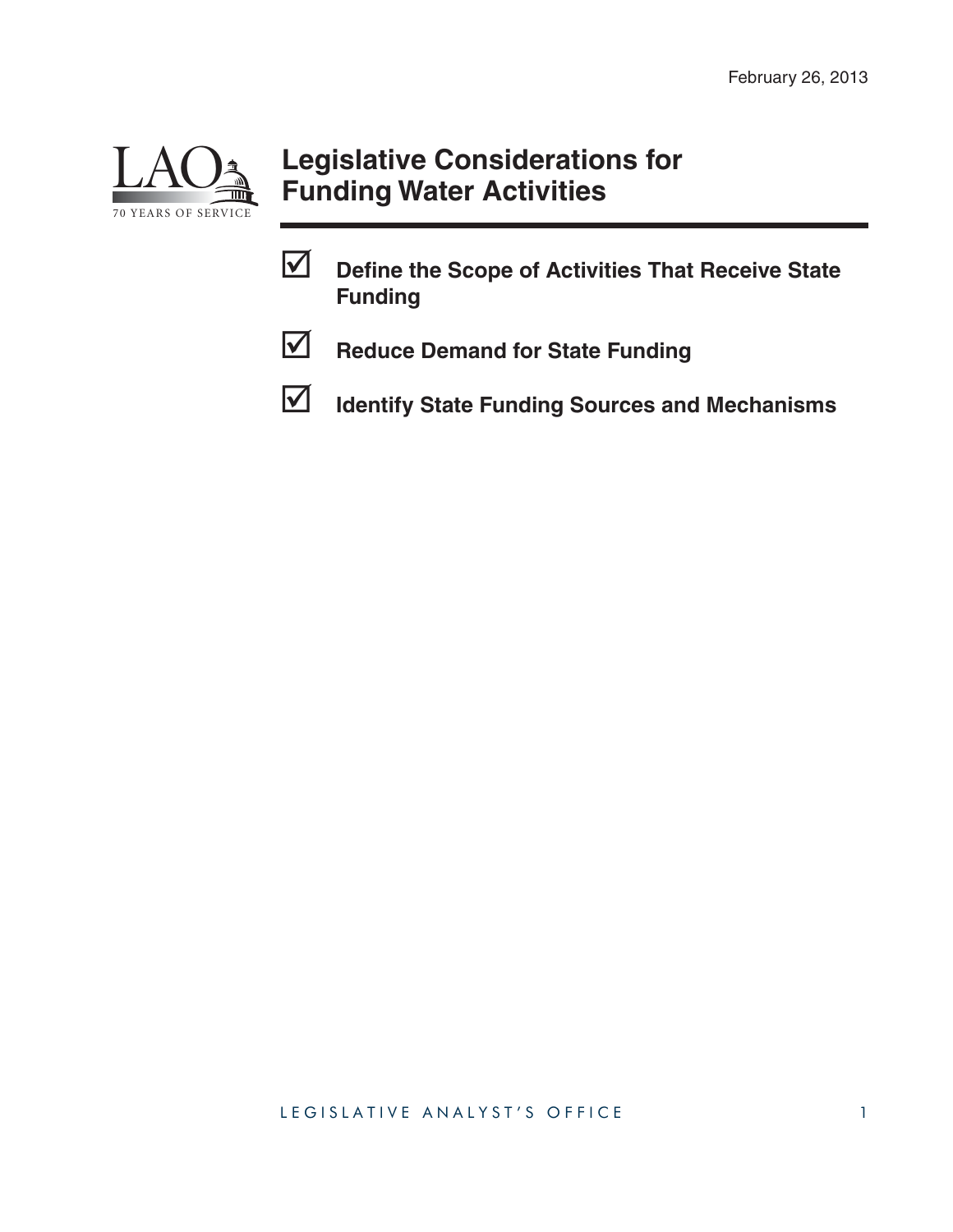

#### **Define the Scope of Water Activities That Receive State Funding**



**State Funds Used for Certain Activities.** Historically, the state has used public funds for water-related activities, including:

- **Providing services that would not otherwise be provided** privately (for example, due to market failures).
- Subsidizing activities to address ability-to-pay issues.
- Administering a program at the state level because of economies of scale or other efficiencies available to the state.
- $\blacksquare$  Water-related activities with a significant public purpose such as planning and management of the statewide water system, broadening access to necessary water services, ecosystem improvements, management of water-related risks and major public emergencies, and water system changes that improve recreational opportunities.



 *Use State Funds for Activities That Provide State-Level*  **Benefits.** Any program or project may have both public benefits and private, or nonstate, benefits. We recommend that state funds be used to fund the portion of water-related activities that have a state-level public benefit, while considering what levels of government, such as local government, are best suited to provide other public benefits.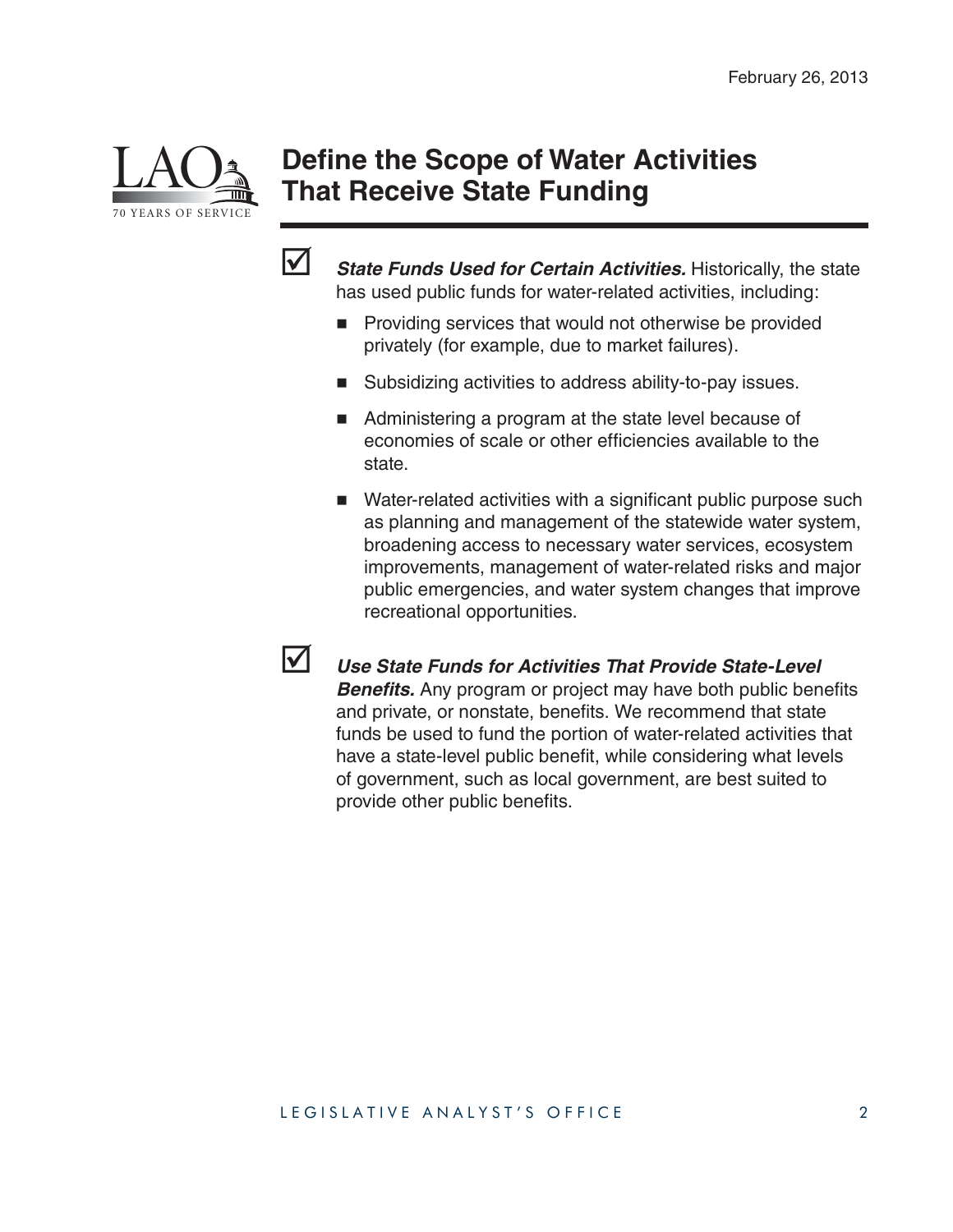

# **Reduce the Demand for State Funding**



*Reduce the Demand for Water Infrastructure.* The Legislature could reduce demand for water infrastructure by enacting policies that increase utilization of existing infrastructure, encourage less costly alternatives, or improve efficiency. Examples in water policy could include:

- Adjusting how reservoirs are operated in order to meet different priorities.
- **Encouraging the efficient use of water with rate structures or** state-level targets.
- Restricting development in floodplains.



**Ensure That Beneficiaries and Polluters Pay.** Defining the "beneficiary pays" and "polluter pays" principles in statute could help to ensure that private beneficiaries of a water activity pay their appropriate share of costs and that new funding streams are available to fund only the state public-benefit component of an activity.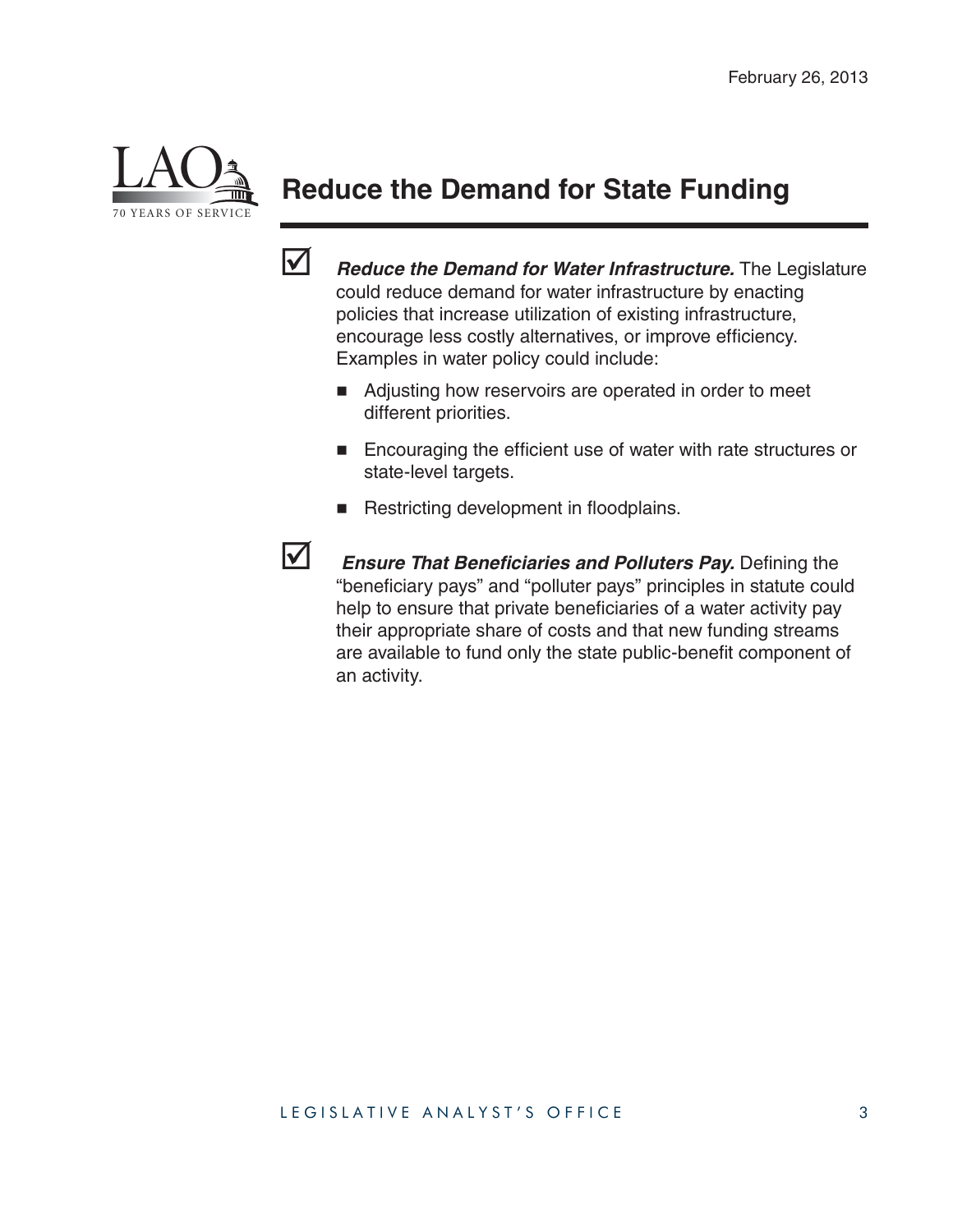

## **Identify Funding Sources for Water-Related Activities**



 *A Portfolio of Funding Mechanisms and Sources.* Once the Legislature has considered the scope of state support for waterrelated activities and considered reducing demand for state funding, it will need to decide on a mix of state funding mechanisms and funding sources. These include bond funds versus pay-as-you-go and special funds versus general purpose funds. No single source will meet all state needs, so the Legislature should consider what mechanism and source is best suited to each particular activity. The figure below shows examples of the range of possibilities based on current uses of these funds.

#### **Funding Mechanisms and Sources for Water-Related Activities**

|                  | <b>General Purpose Funds</b>   | <b>Special Funds</b>                 |
|------------------|--------------------------------|--------------------------------------|
| <b>Bond/Debt</b> | <b>General Obligation Bond</b> | <b>Revenue Bond</b>                  |
|                  | Delta Habitat Enhancement      | <b>State Water Project Financing</b> |
| Pay-as-You-Go    | <b>General Fund</b>            | <b>Regulatory Fee</b>                |
|                  | <b>Flood Relief</b>            | <b>Water Quality Regulation</b>      |



 *Spectrum of Funding Mechanisms and Sources.* While presented as discrete choices, funding mechanisms and sources fall along a spectrum based on considerations listed below, such as how closely the charge ties to the benefits derived or the perceived difficulty of identifying beneficiaries.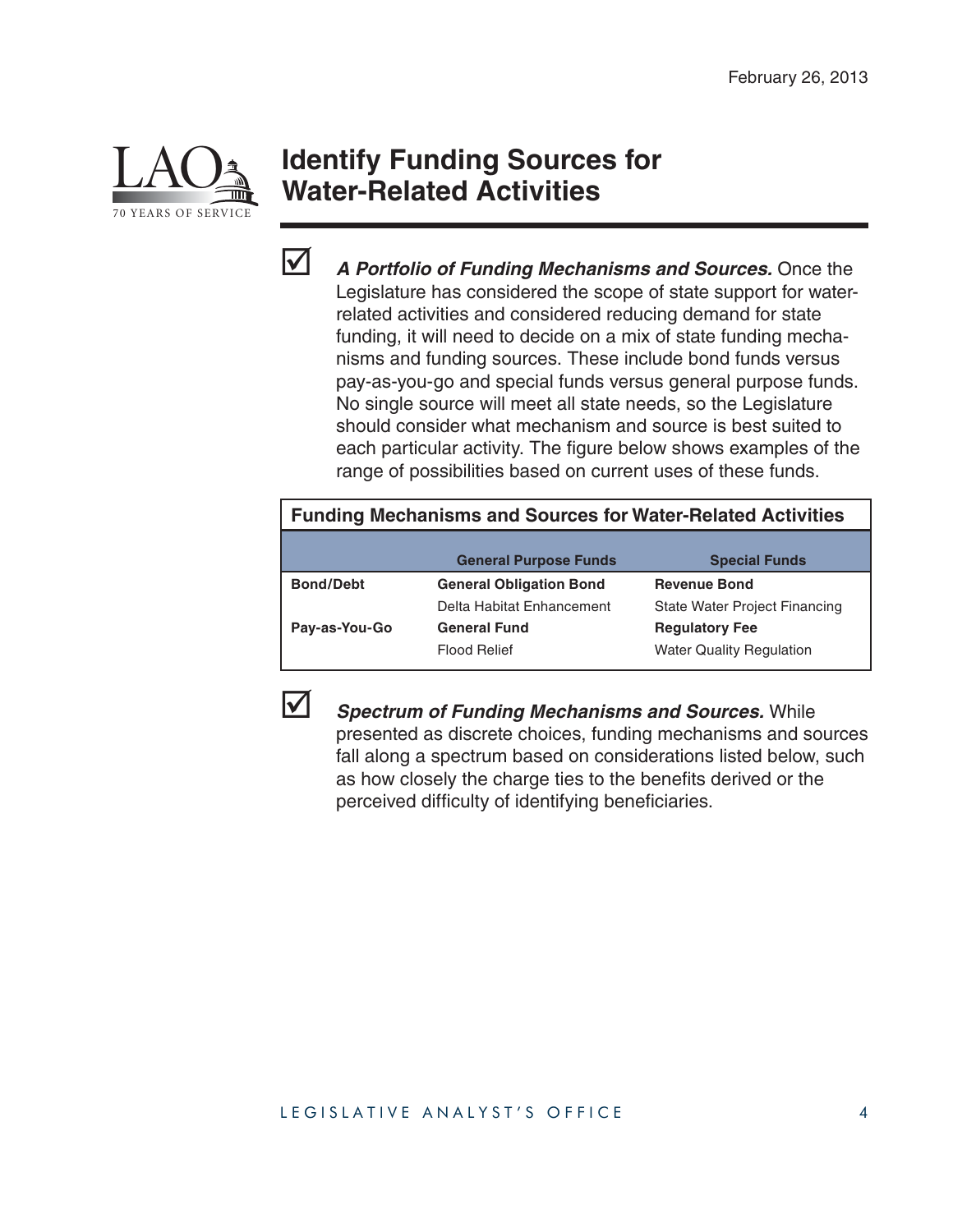

#### **Funding Mechanism: Bond Versus Pay-as-You-Go**



**V** Uses of Bond Funding. Bond funds are best used for large, discrete capital projects that would ordinarily not be able to be supported by ongoing funding mechanisms and that meet a need over several decades. For instance, construction of the State Water Project has been funded by bonds repaid with revenues from the contractors that receive water from the project.

 *Uses of Pay-as-You-Go Funding.* Pay-as-you-go funding is best suited for ongoing costs that are likely to occur repeatedly over many years. These costs could include programs that perform ongoing monitoring or maintenance, as well as programs that involve construction of numerous small-scale capital projects year after year. For example, in the past some Delta levee repair and replacement programs have been funded by pay-as-you-go mechanisms.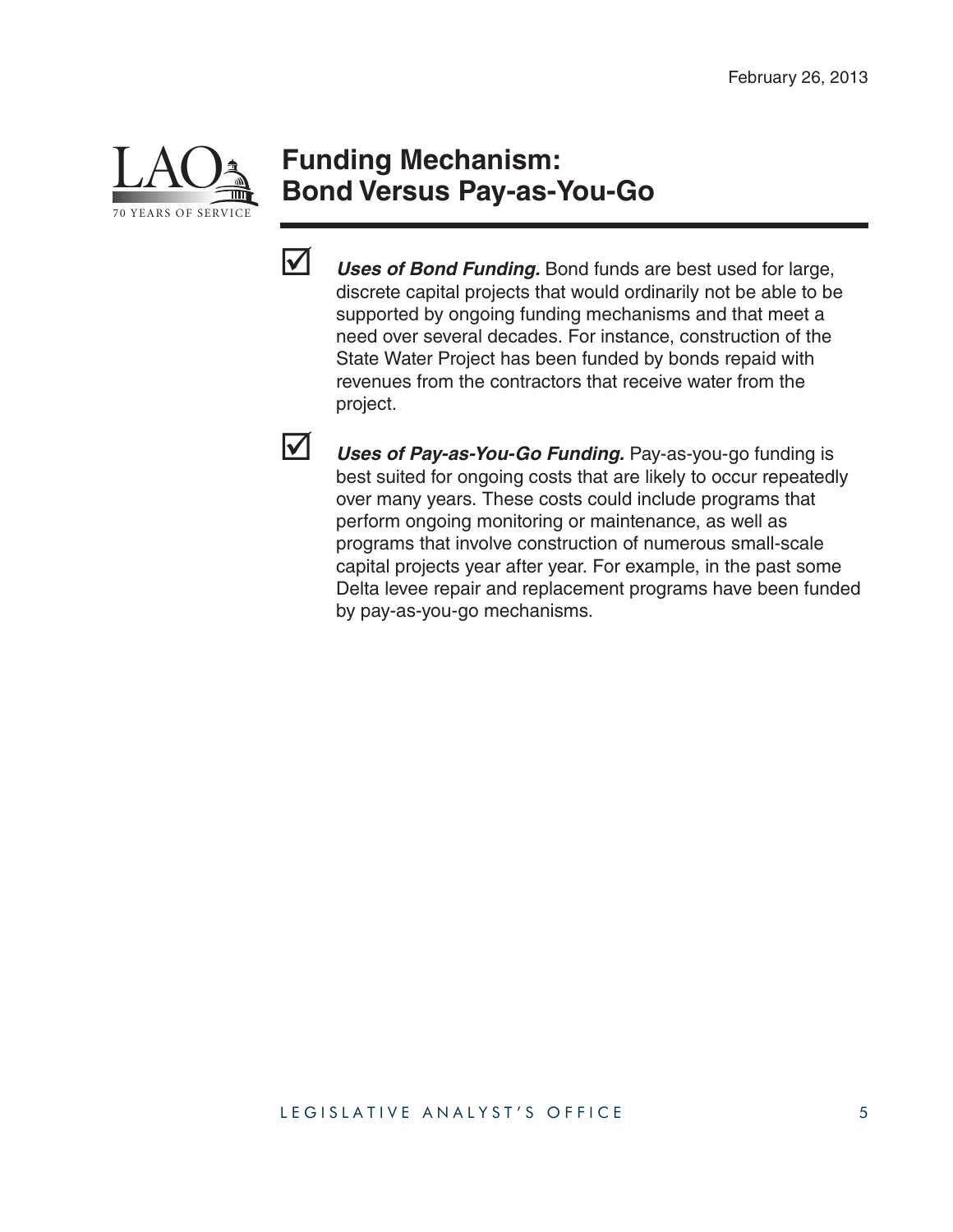

#### **Funding Source: Special Funds Versus General Purpose Funds**



 *Uses of Special Funds.* Special funds are best used where there are clear beneficiaries or polluters and where there is a clear nexus between the payers and the project or program, as in the case of regulatory programs or infrastructure that benefits a well-delineated group of people. For example, the State Water Resources Control Board levies a fee on dischargers that funds their water quality regulation programs, and special districts at the local level charge water users for the cost of operating their water systems.

 *Uses of General Purpose Funds.* General purpose funds are best suited to programs or projects that are not reasonably attributed to a specific set of polluters or beneficiaries. This may occur because of administrative or technical challenges to identifying polluters or beneficiaries. General purpose funds could also be used where there is a current overriding public interest in making exceptions to the beneficiary or polluter pays principles. For example, aid to flooded areas has been provided from the General Fund.